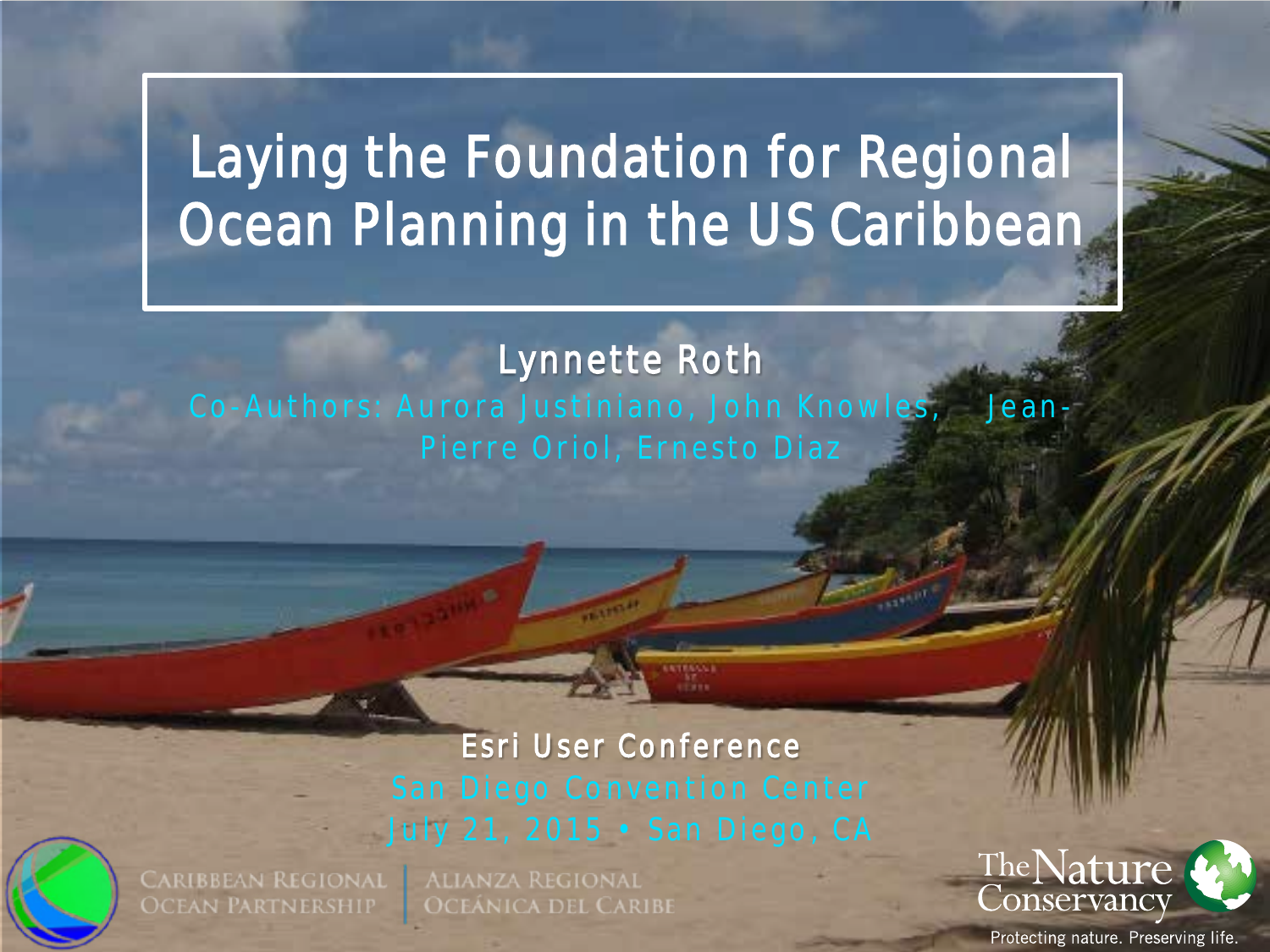#### Presentation Outline

- 1. What is CMSP? 2. What is CROP? 3. Challenges
- 4. Lessons Learned

5. Next Steps

Every project is an opportunity to learn, to figure out problems and challenges, to invent and reinvent. ~David Rockwell

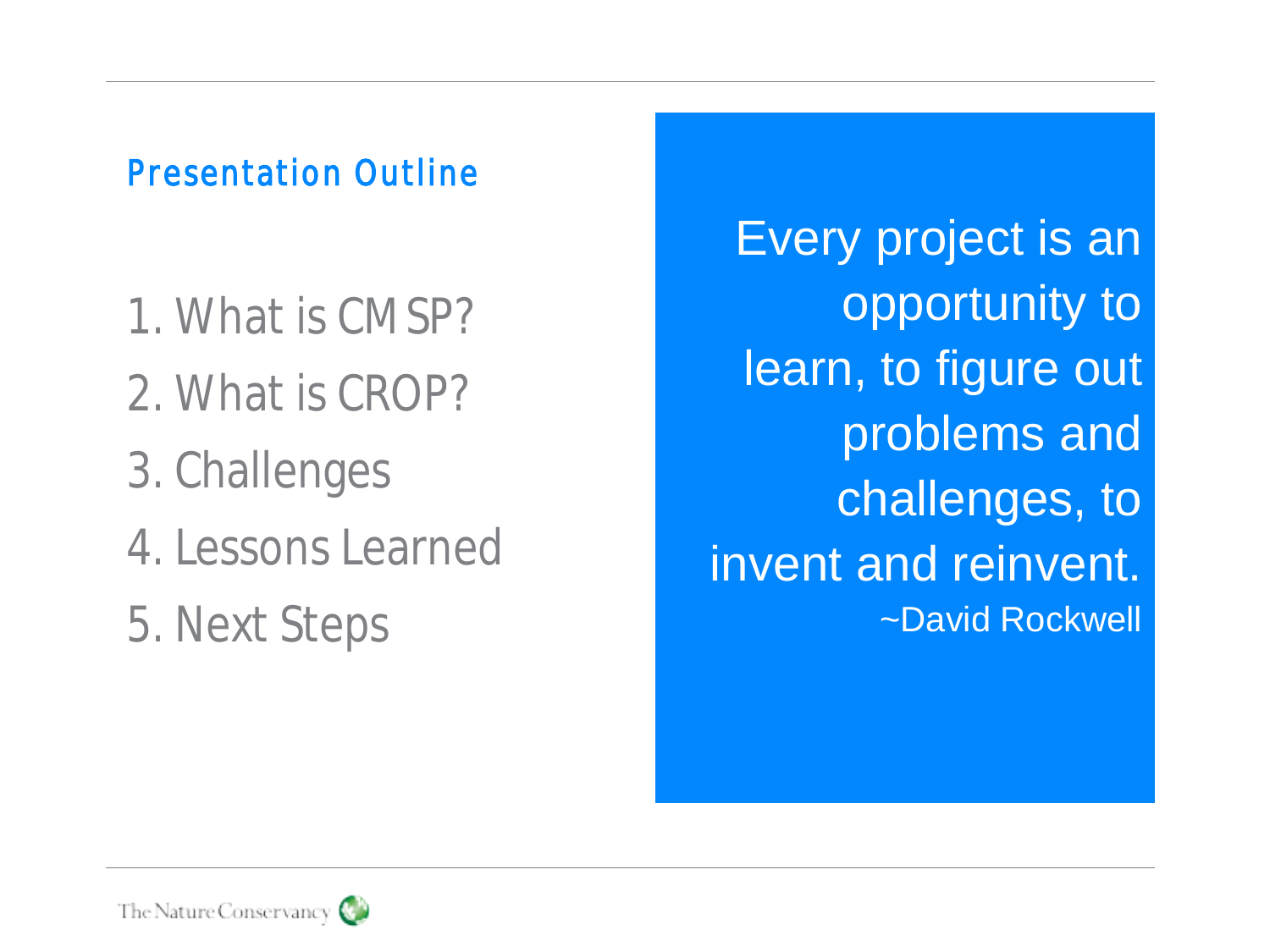#### What is CMSP?

- v Science-based tool
- v Collaboration
- v Decrease user conflict
- **v** Improve planning and regulatory efficiencies
- **v** Engage communities and stakeholders
- **v** Preserve ecosystem function and services









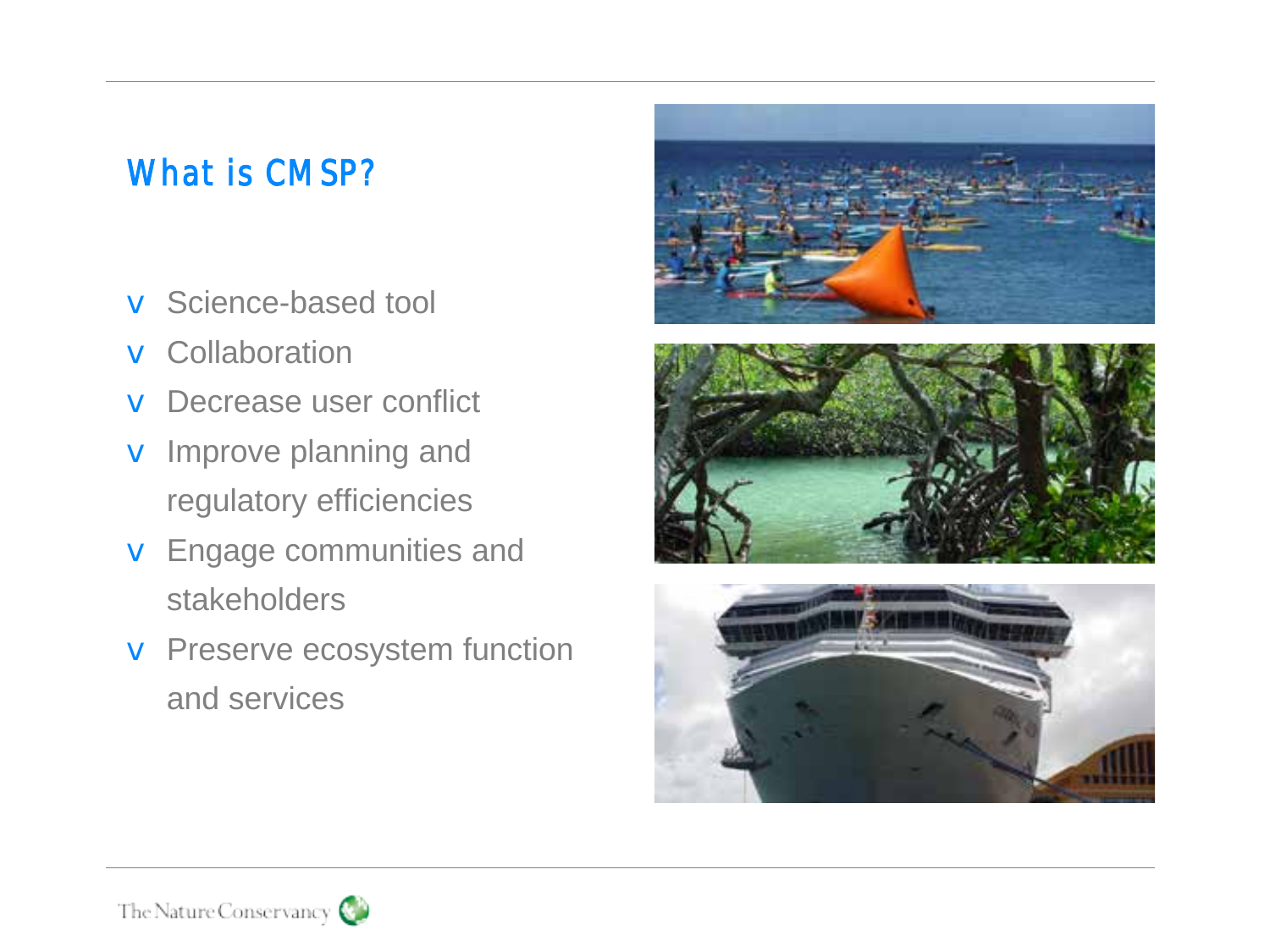#### What is CROP?



CARIBBEAN REGIONAL **OCEAN PARTNERSHIP** 

#### **ALIANZA REGIONAL** OCEÁNICA DEL CARIBE

- v June 2009: Interagency Ocean Policy Task Force
- v May 2012: MOU between Puerto Rico and USVI



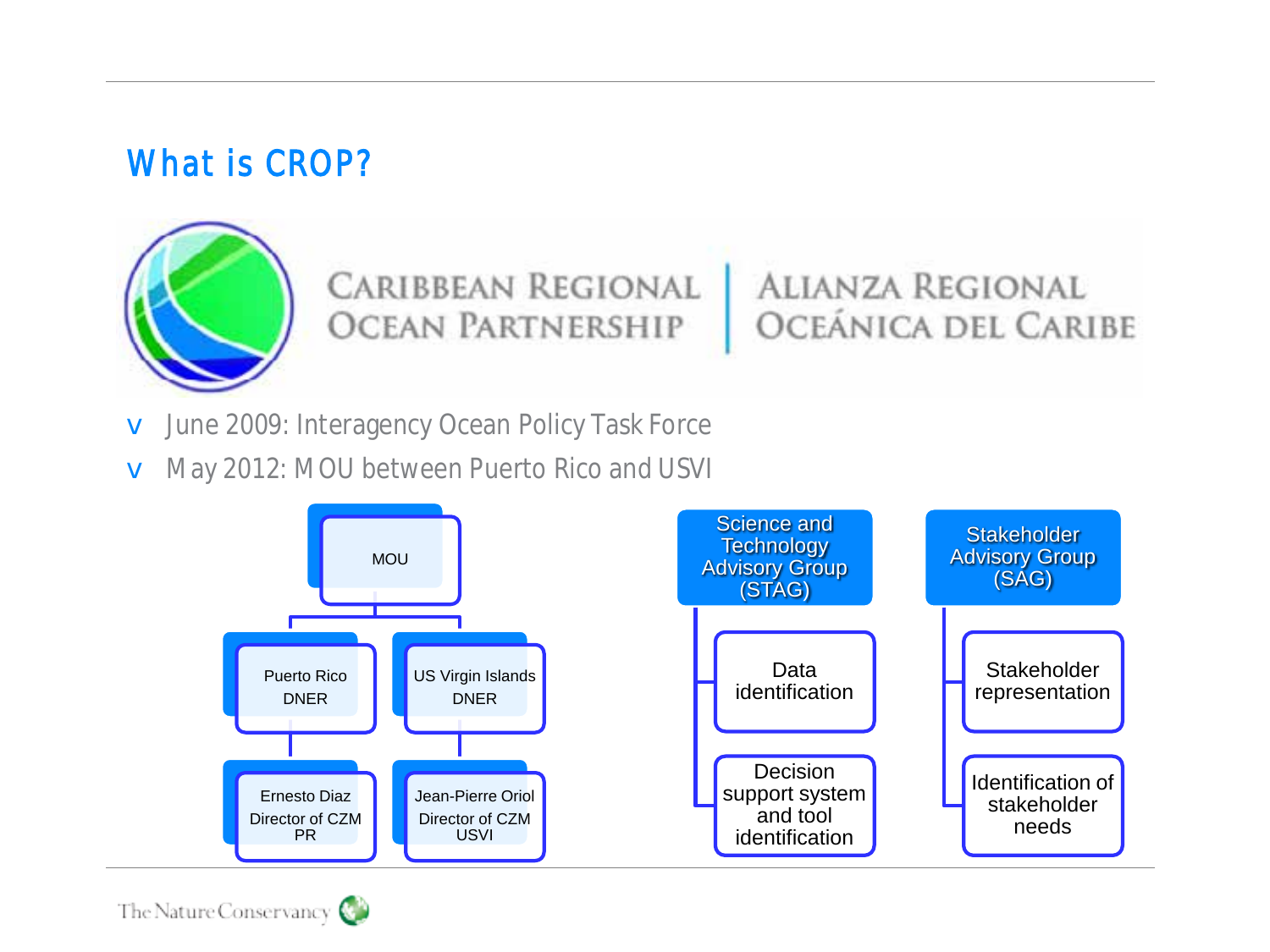TURNING A MARINE BIOLOGIST INTO A WEB - BASED DATA PORTAL EXPERT



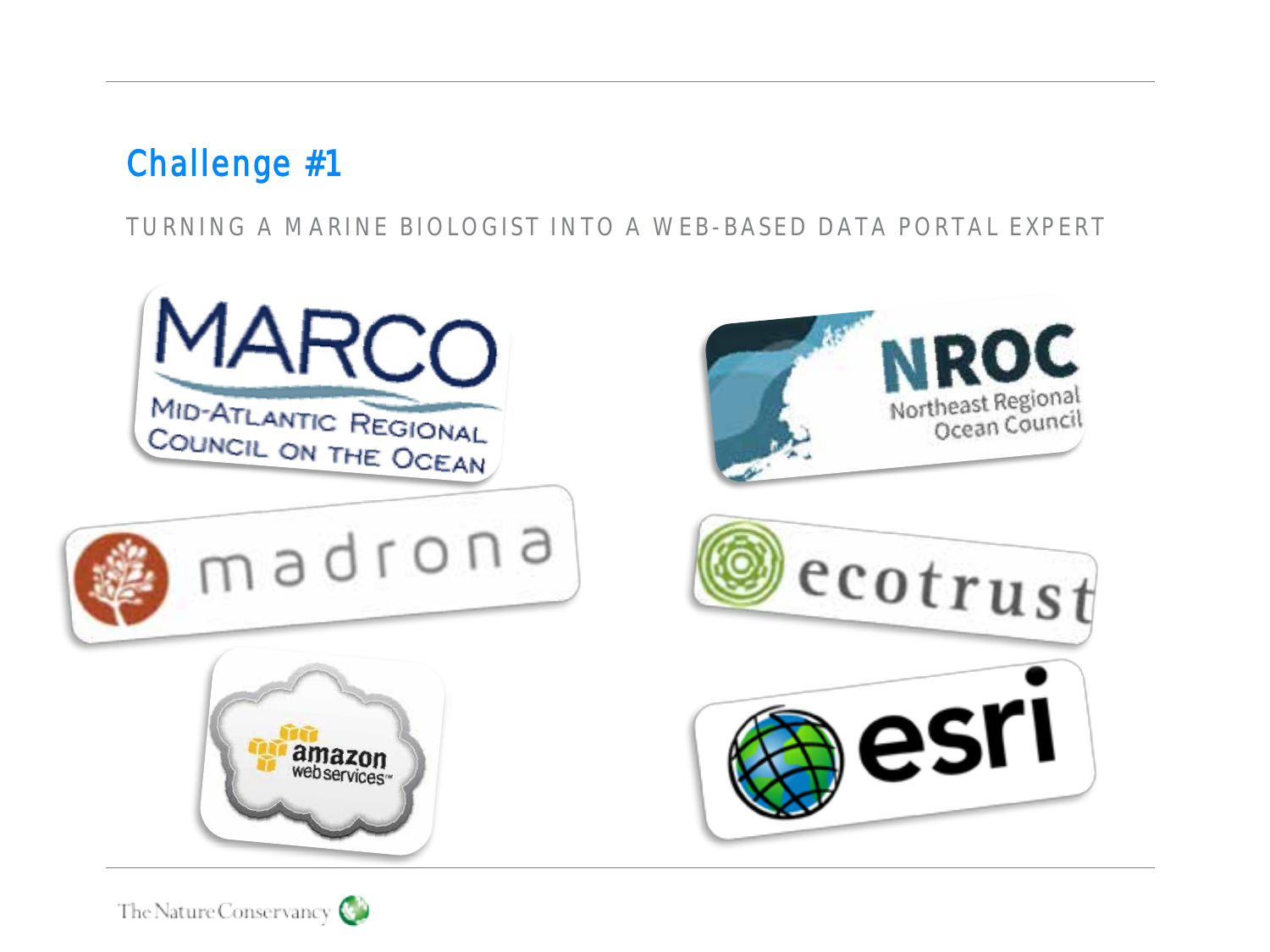#### PRIORITIZING DATA AND IDENTIFYING GAPS













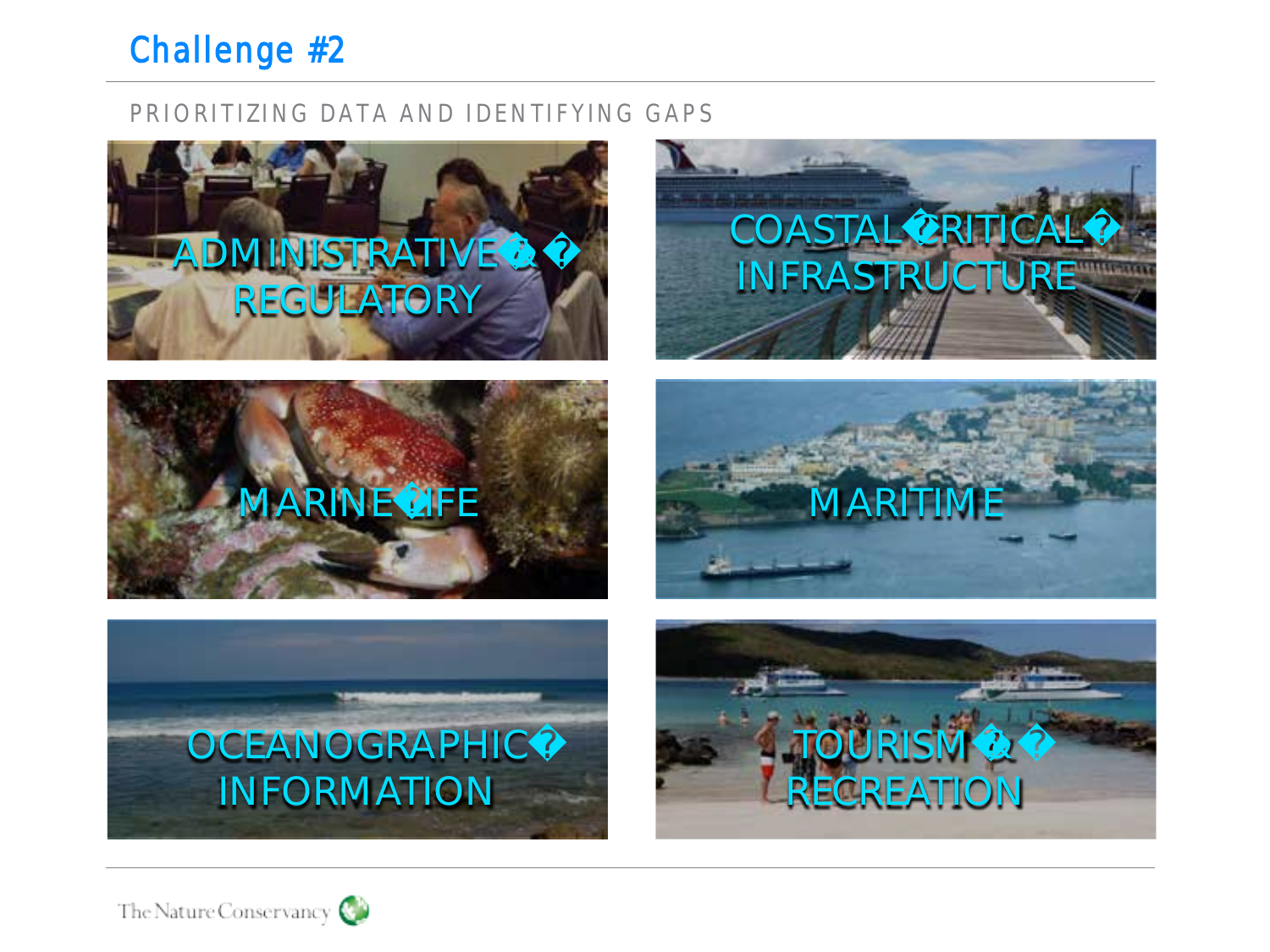#### Participatory Mapping Workshops









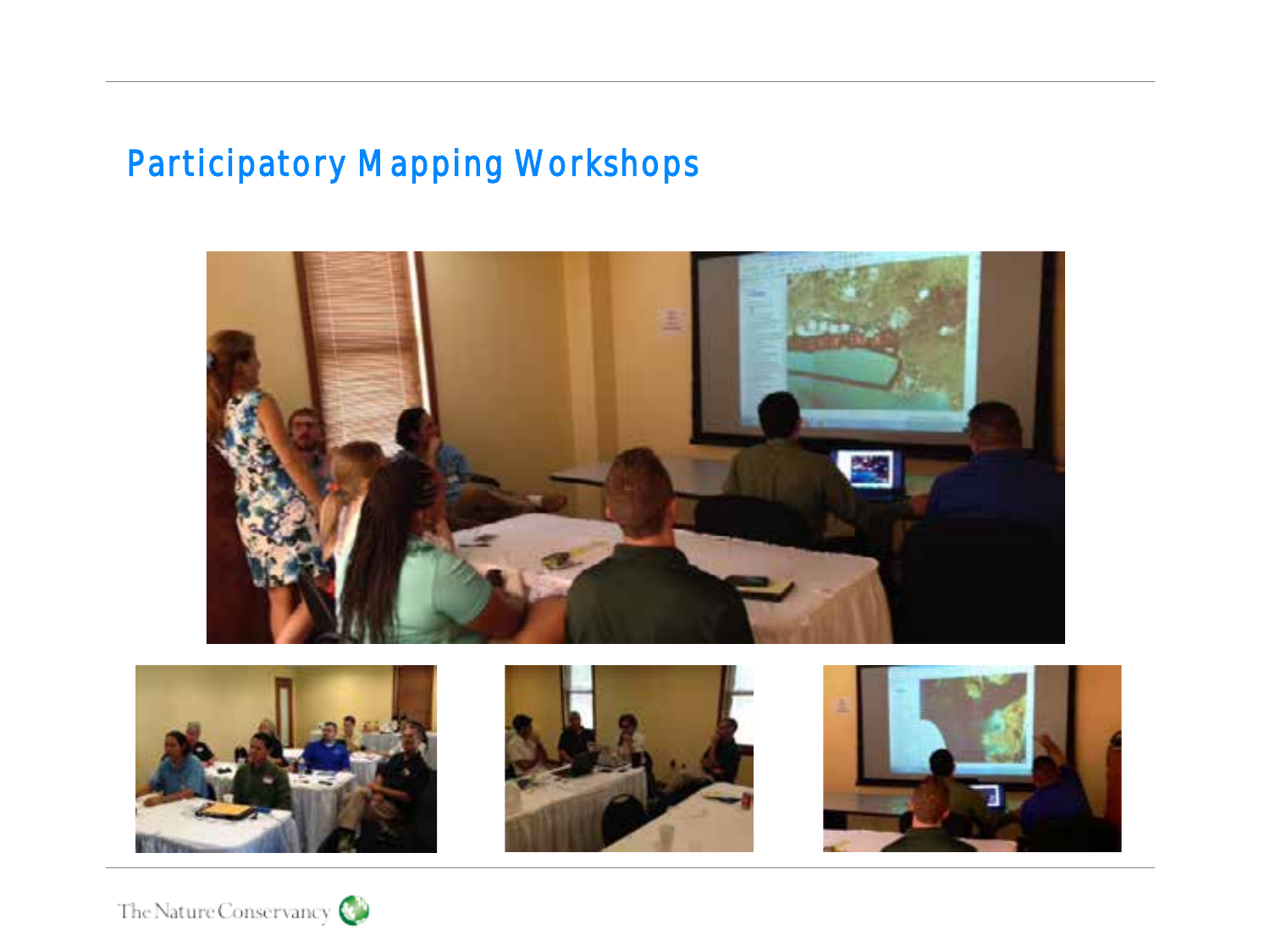#### PREPARING DATA FOR DATA PORTAL PLATFORM

| of Minimum                                    |                             |     |
|-----------------------------------------------|-----------------------------|-----|
| 计算机学 电电离自动设计算机<br>以清日本                        | 京中町 百万金                     |     |
| A GAN PALAMENTER CANADA AT A MARTIN AVE A LET |                             |     |
|                                               |                             |     |
| 131                                           |                             |     |
|                                               |                             |     |
| <b>JE VIER</b><br><b>CONTRACT</b>             | <b>Ballet Jit 1</b>         |     |
|                                               | ×                           | 地质光 |
| 1.0 Des le To                                 | <b>Javelra</b>              | Ì   |
| <b>CAI Elevage Cilitaria</b>                  |                             |     |
| Antony                                        | -<br>億                      |     |
| a la universitat                              | <b>British</b>              |     |
| L.E. month                                    |                             |     |
| a la martia.                                  |                             |     |
| 1 SC Modeling                                 | 1<br>٠<br><b>Instrument</b> |     |
| L.S.Whierm                                    |                             |     |
| In the share than                             |                             |     |
| a 22 April Reg.                               |                             |     |
| 1 G.Matingan                                  | <b>Service</b>              | 問題  |
|                                               |                             |     |
| <b>TRAIN</b>                                  | <b>ROSE</b>                 |     |
|                                               |                             |     |
|                                               |                             |     |
|                                               | <b>Send</b>                 | ij  |
|                                               | First Park                  |     |
|                                               |                             |     |
|                                               | -                           |     |
| AMERICAN PLACING                              | ×<br>×                      |     |









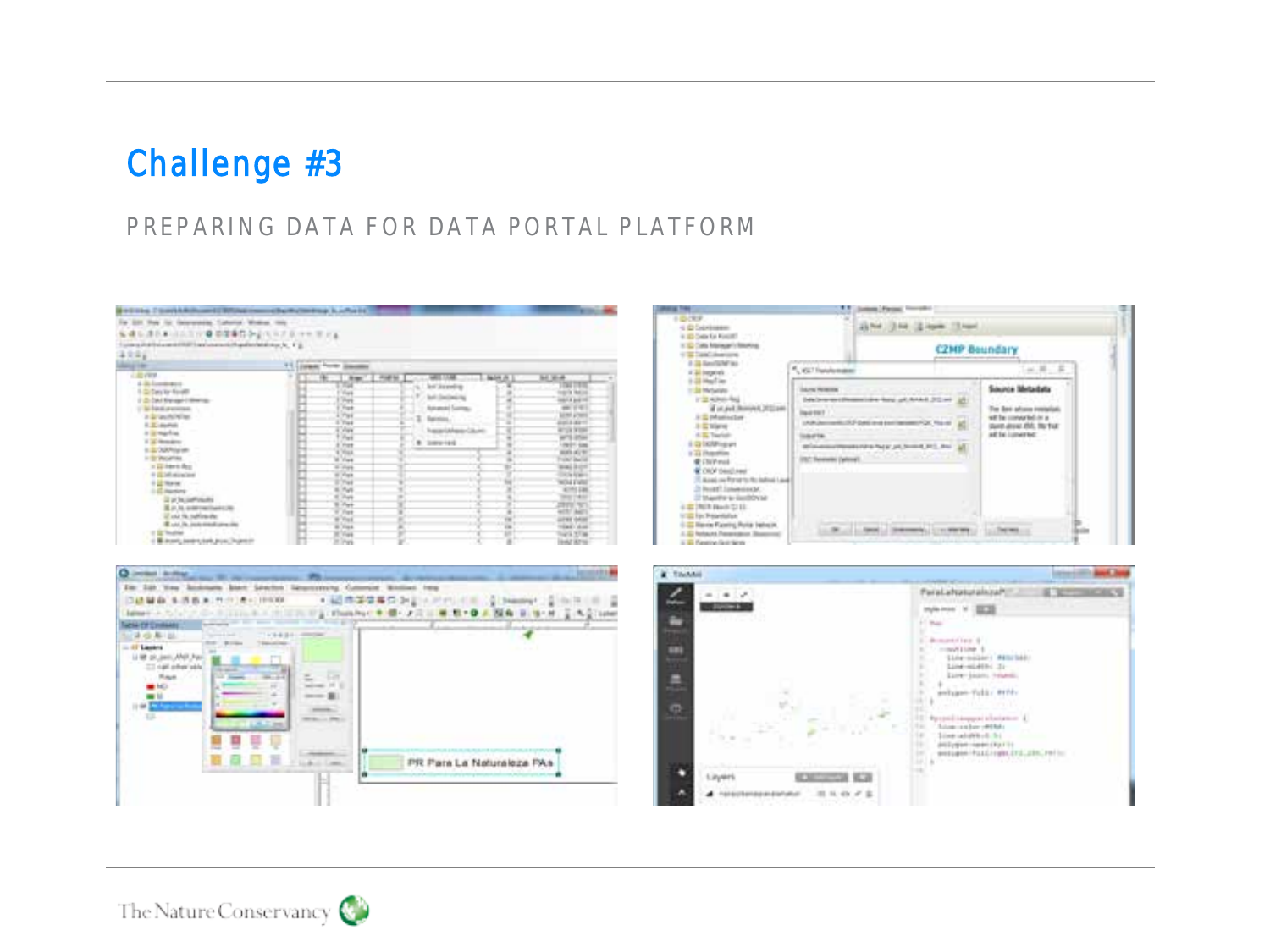#### CROP Marine Planner



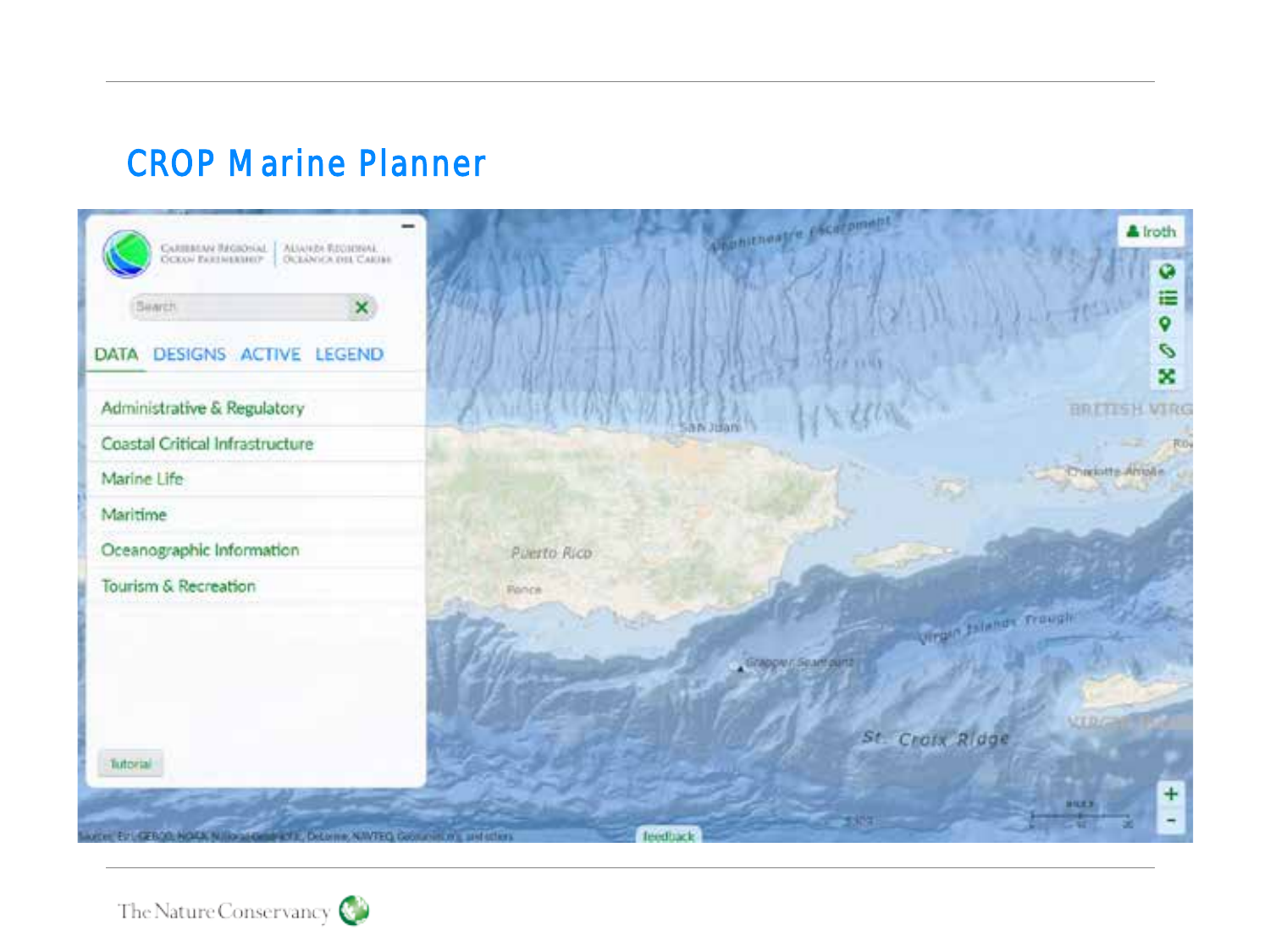

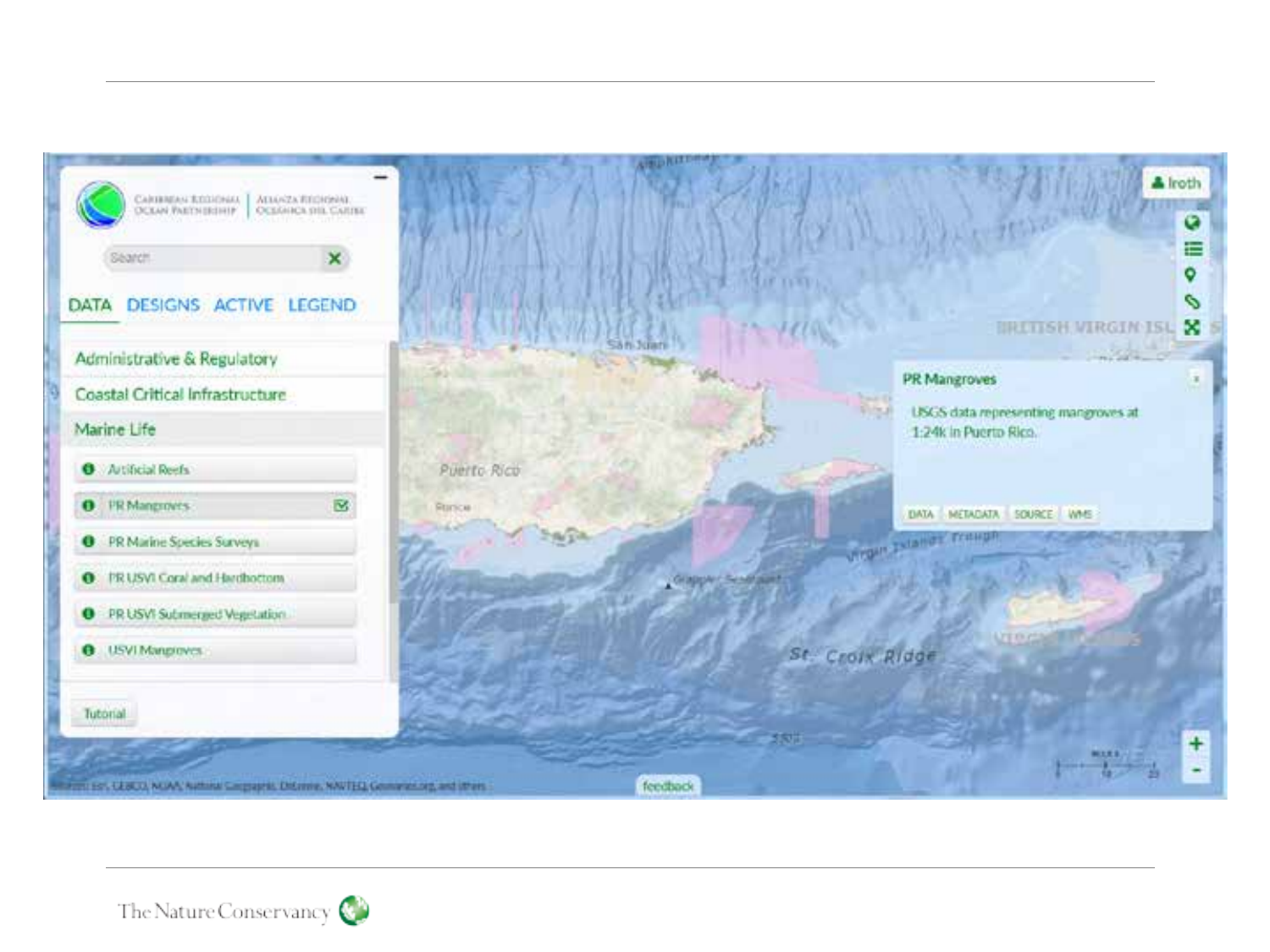



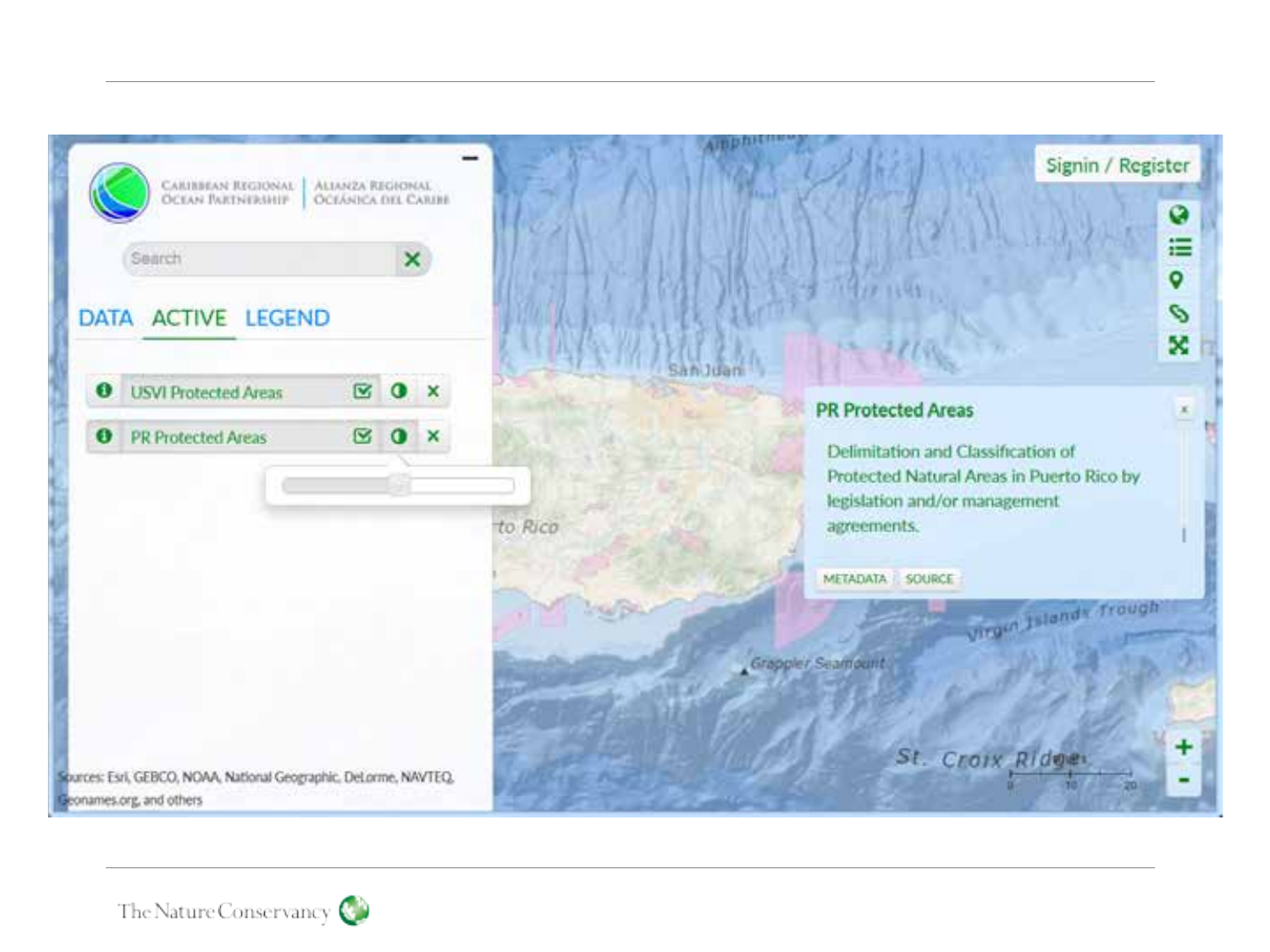



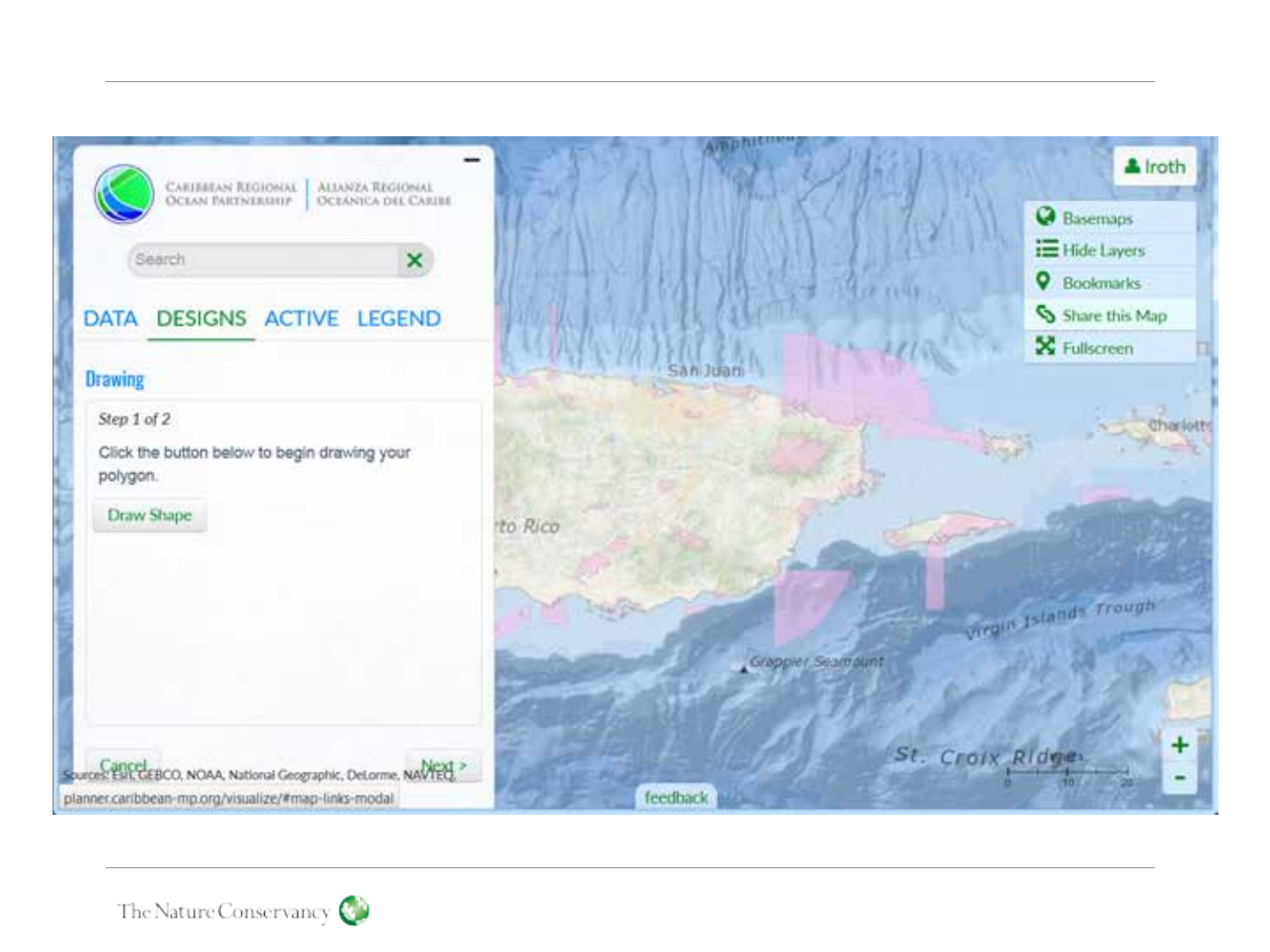#### DEVELOP PORTAL - BASED TOOL FOR CMSP

- 1. Planning Grid
	- a) Create Fishnet 30m contour
	- b) Remove cells covering land
	- c) <10,000 cells 750m x 750m
- 2. Calculate attributes
	- a) Zonal Statistics as Table: Wind Energy and Bathymetric layers
	- b) Vector Cover Percentages: benthic habitats, protected areas, priority areas
	- c) Vector Distance (Near tool): coastline and electric substations



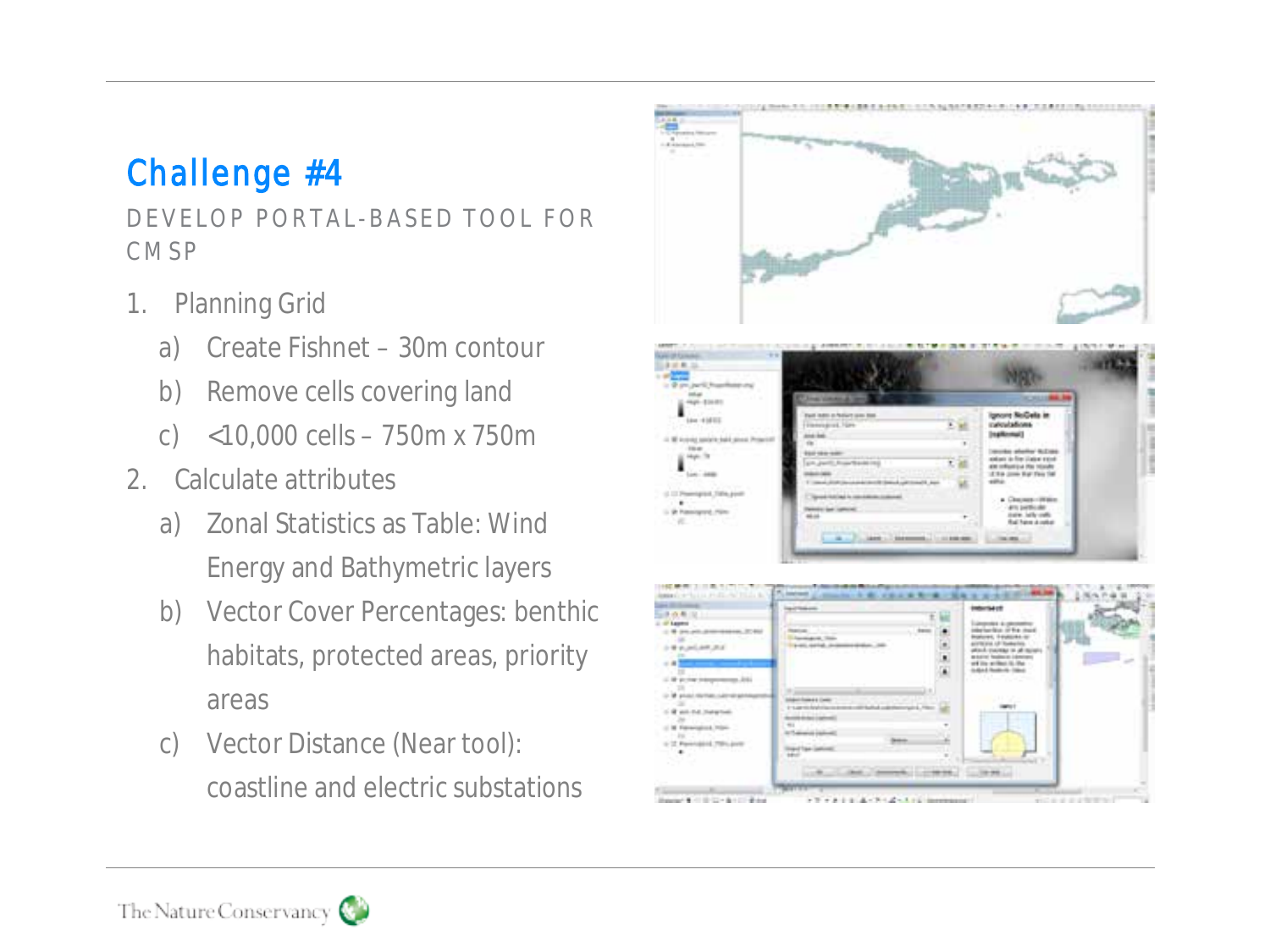

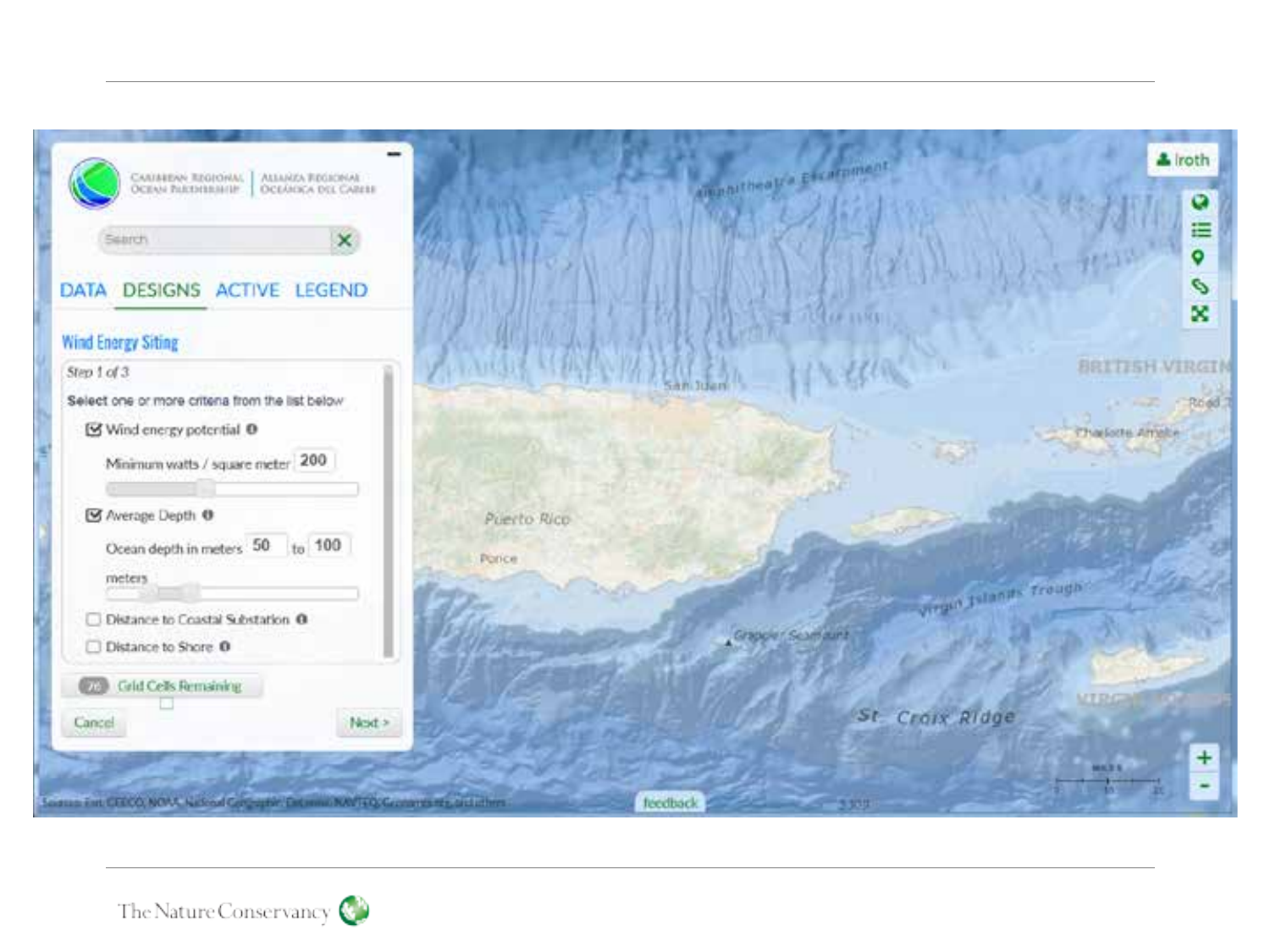

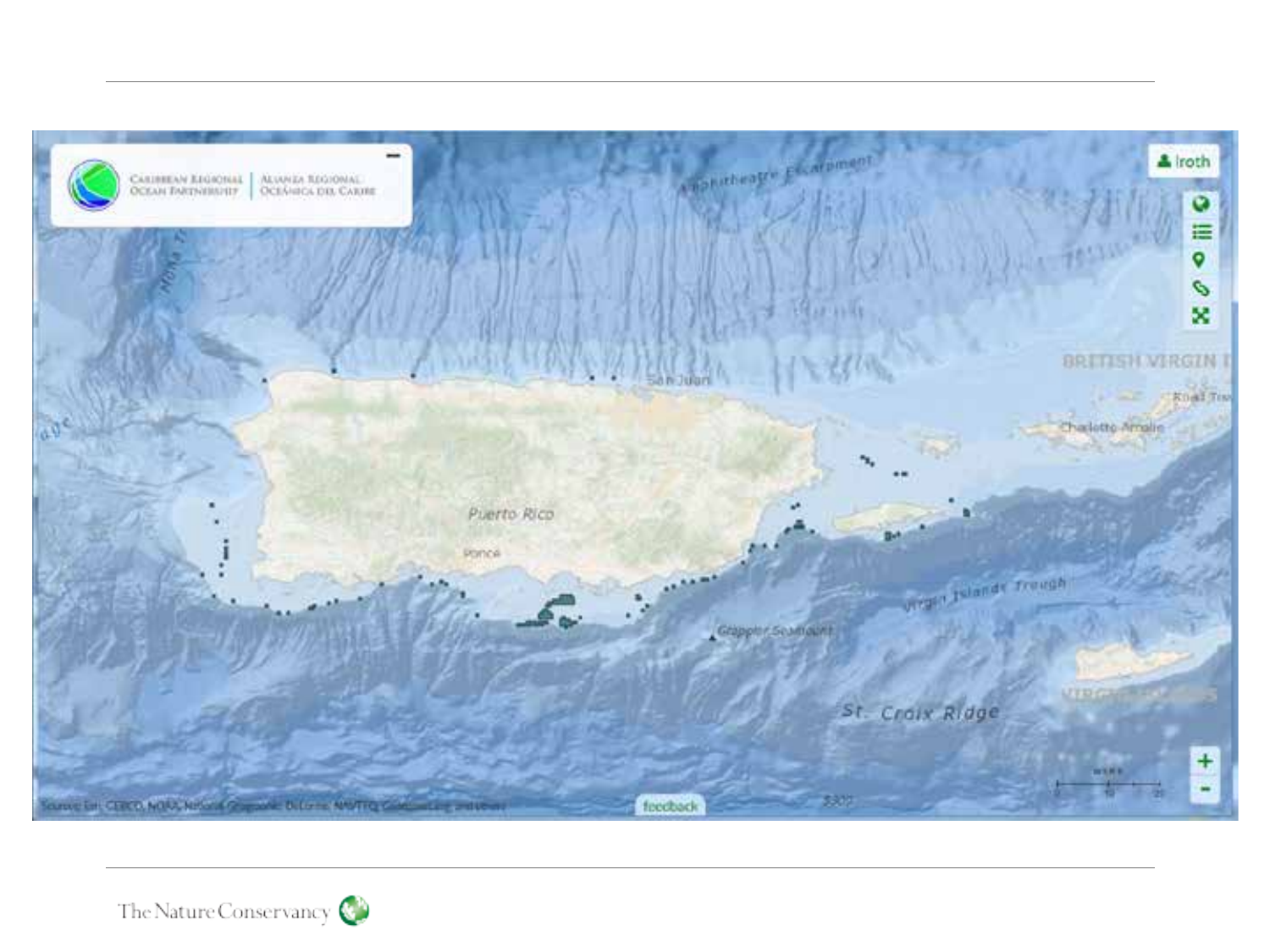#### Lessons Learned

- **v** Web developer on staff
- v Better understanding of portal limitations
- v Document procedures along the way
- **v** Proprietary vs. Open Source

Insanity: doing the same thing over and over again and expecting different results. ~Albert Einstein

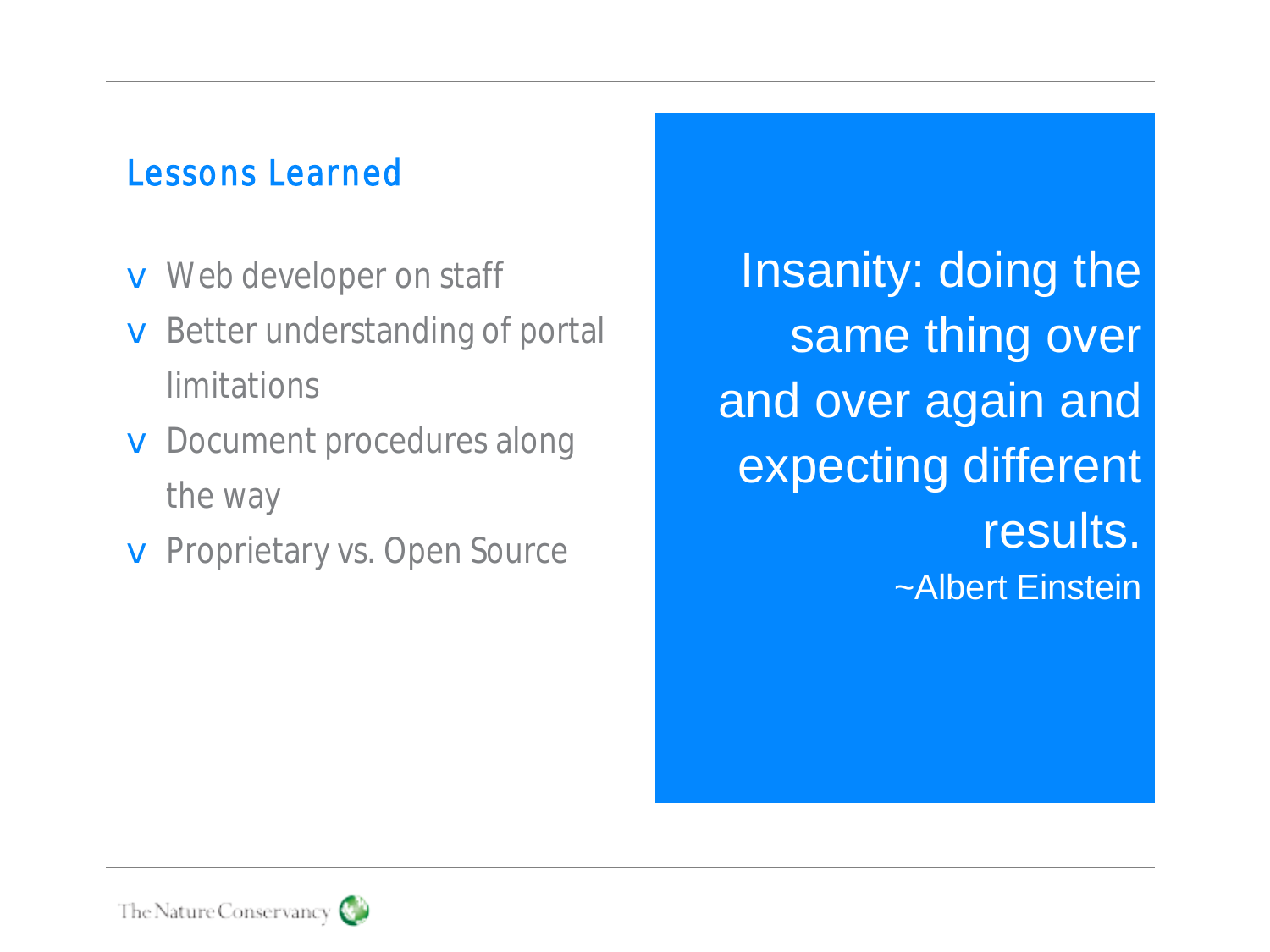### Next Steps

- **v** PR and USVI government data managers take ownership of portal
- **v** STAG and SAG are established
- v Suggestions/updates from STAG and SAG incorporated into portal
- **v** New tool development based on planners needs
- **v** CMS Plan is developed
- **v** Continue engagement and involvement of neighboring governments (DR/BVI) with the partnership